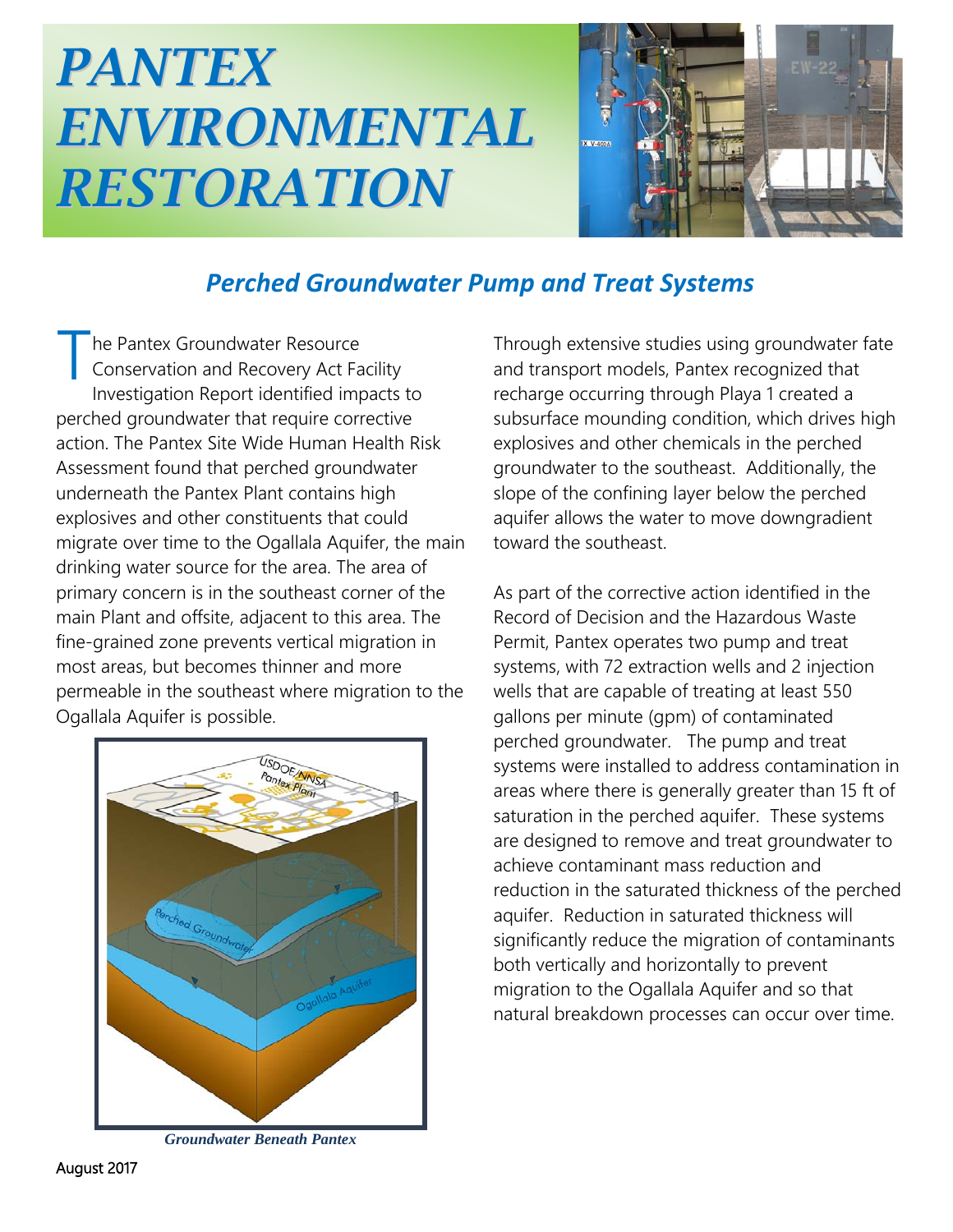To achieve mass reduction and reduction in saturated thickness, the pump and treat systems treat the extracted water to levels safe for residential use before the effluent is sent to wastewater treatment facility and irrigation system for beneficial use. The treated water is also used for industrial purposes including dust suppression, maintenance of landfill covers, and for industrial or construction operations as needed. Pantex also uses the treated water to mix with the amendment injected into the in situ bioremediation systems.

The Playa 1 Pump and Treat System (P1PTS) was installed by late 2008, and the system became fully operational in January 2009. This system was installed as part of the final Remedial Action to reduce the mound of water beneath Playa 1 that provides the driving force for water and contaminant movement to the southeast. The system also removes contaminant mass from the water before sending the treated water to be used beneficially.



*Plume Boundary and Groundwater Remedies*

The Southeast Pump and Treat System (SEPTS) has been operating since 1995 when it started as a treatability study. It has been expanded with more extraction wells and the capacity to treat boron and hexavalent chromium to become part of the final remedy for the southeastern portion of the groundwater plumes. The purpose of this system is to remove water and contaminant mass. While the primary goal is to beneficially use the water, the SEPTS retains the capability for injection back into the perched zone, as necessary. The pump and treat systems remove high explosives, primarily RDX, solvents such as TCE, hexavalent chromium, and boron. The systems treat the water through a series of granular activated carbon tanks to remove organic contaminants including high explosives and solvents. Metals such as hexavalent chromium and boron are removed through ion exchange resin beds.



*Ion Exchange and Effluent Tanks at SEPTS*

The systems have treated an average of 230 million gallons of water and removed an average of 1,000 lbs of contaminants per year since the start of the Remedial Action. By 2017, Pantex has treated 2.4 billion gallons of impacted perched water with about 14,000 lbs of contaminants